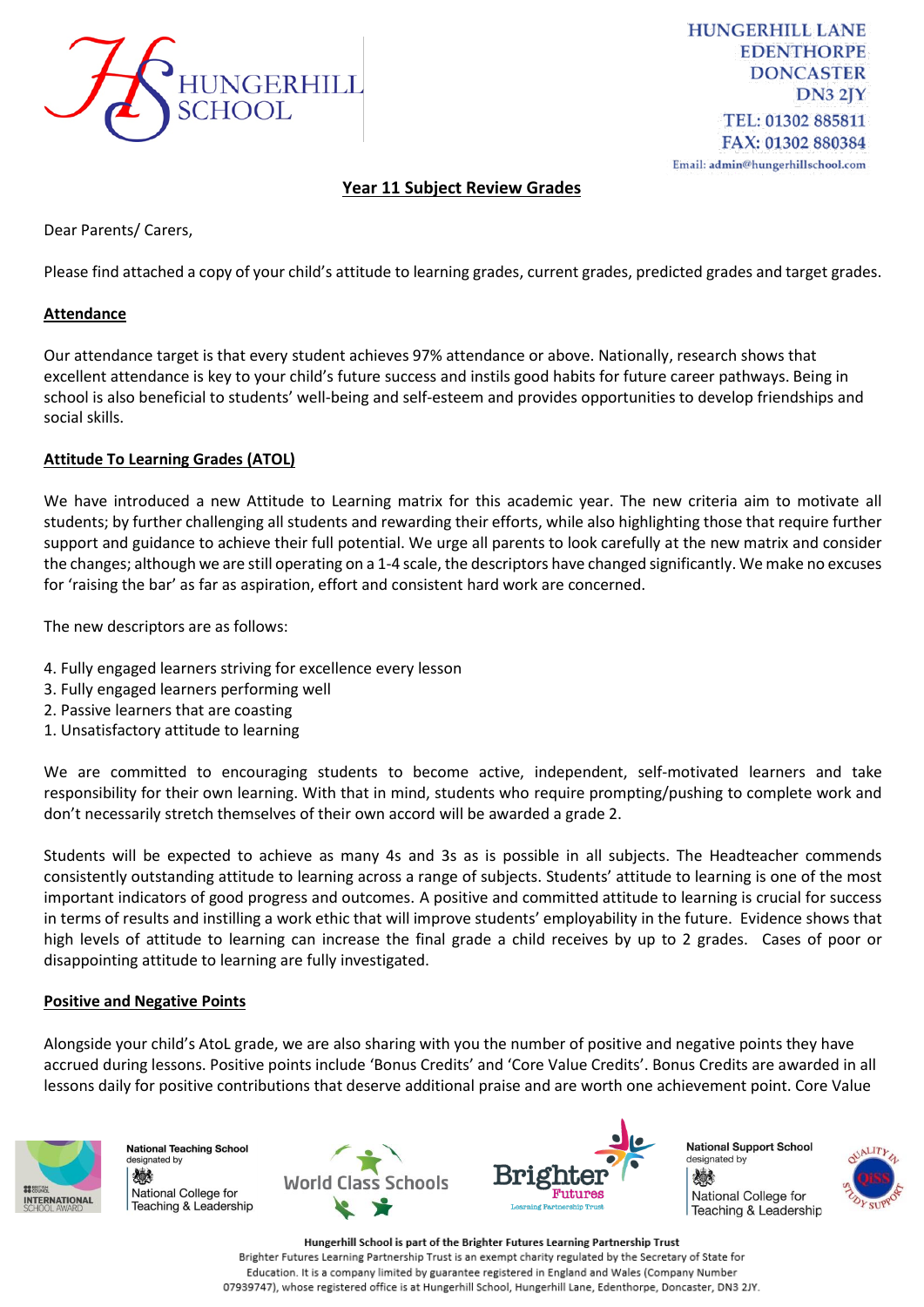

credits are awarded to students who display our school's core values during lessons and in other areas of the wider school life; these are awarded less often than Bonus Credits and carry the value of 5 achievement points.

Negative points indicate that your child has shown behaviour that has fallen below the expected standards in lessons or around the school. More serious behaviours carry a greater number of negative interaction points than low level disruption.

## **Year 7 Attainment on Entry Scaled Scores**

These show student's attainment from their Key Stage 2 SATs which they completed in Year 6 of primary school. A scaled score of 100 is the national average. Scores range from 80 – 120.

## **Current Grades**

If results are missing, this is due to your child being absent for the mock exam in September.

For subjects which are 100% exam based, the current grade is the mock grade that your child achieved in the September mock examinations. These are the following:

English Language, English Literature, maths, science, geography, history, MFL, computer science and psychology.

For subjects which are 100% coursework based, the current grade will be the standard at which your child is currently performing at in terms of the work they have produced. These are the following subjects:

GCSE Art and Design, BTEC Art and Design Practice (Graphic Design), RSL Music and Performing Arts.

For subjects that are part exam based with students having sat a mock examination and include a coursework element, the current grade is based on the mock exam grade and the standard at which your child is currently performing at in terms of the coursework they have produced. This has been calculated pro rata in the same proportion as to the real qualification in June. These are the following subjects:

GCSE P.E. and OCR Engineering.

For subjects that are part exam based and include a coursework element but where your child did not sit a mock examination in September, the current grade has been calculated based on the standard at which the student is currently performing at in terms of the coursework produced and marked. These are the following subjects:

OCR IMedia and OCR P.E.

For subjects that are part exam based and include a controlled assessment and where your child has sat a mock examination in September and has yet to complete their controlled assessment, the current grade is based on the mock grade that your child achieved in September. These are the following subjects:

NCFE Business.



**National Teaching School** designated by 燃 National College for Teaching & Leadership





**National Support School** designated by 燃 National College for Teaching & Leadership

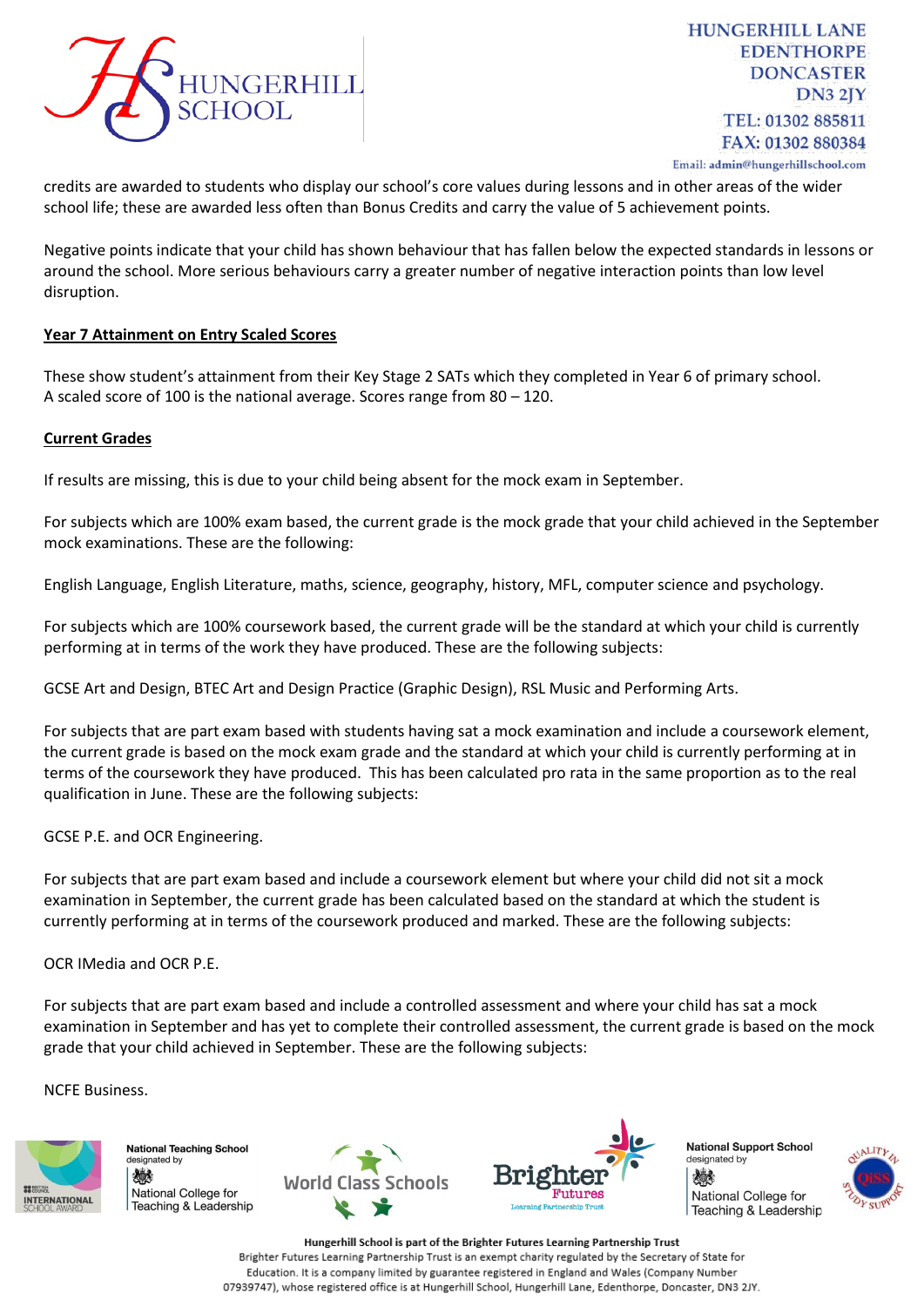

**HUNGERHILL LANE EDENTHORPE DONCASTER**  $DN32IY$ TEL: 01302 885811 FAX: 01302 880384 Email: admin@hungerhillschool.com

We have introduced a new additional grading system. Each GCSE grade, 9-1, is split into one of three sublevels. This indicates how close students are to the next grade boundary.

For example:

- 4 + means your child has achieved a score towards the higher end of a grade 4
- 4 means your child has achieved a score in the middle of a grade 4
- 4 means your child has achieved a score in the lower end of a grade 4

We hope that this additional information will help you to provide guidance in supporting your child between now and the GCSEs.

We have also provided information as to the composition of each subject's mock exam and how closely it resembles the format of the real GCSE. Please be aware that mock exams may not be a fully accurate predictor of final GCSE results. This could be for any of the reasons below:

- 1. Subjects may not have delivered a full set of papers as courses have not yet been fully completed.
- 2. Some subjects are not 100% exam based and will have coursework scores added to them.
- 3. The preparation that students received prior to mock exams is designed so that students gain a sense of achievement. Revision lessons, boosters and home learning were targeted towards the content of the exams, whereas a real GCSE exam is both blind to teachers and students.

## **Predicted Grades**

Teachers have used their professional judgement in determining these grades. They are based on the performance of your child in assessments and coursework produced so far at Key Stage 4 and have considered their attitude to learning. These grades provide an indication of the final grade that students may receive if they continue to work as they are currently.

## **Target Grades**

These grades are calculated based on KS2 prior attainment scores from a statistical model developed by the Fischer Family Trust. The model looks at the GCSE results of previous cohorts of all students nationally who got the same scores at KS2 and uses that to generate a target grade. There has been no teacher input regarding these grades and they are not based on any assessments or work that has been completed in school. Please be aware that target grades are set at a highly aspirational level. We believe that by setting the bar high, students will rise to the challenge in this important year.

We hope that the information provided helps to keep you up to date with your child's progress.

# **Arrangements for Exams for Summer 2022 – Circulated to schools on 11.11.21**

The government is clear that students entering GCSEs should expect to take exams in the summer. In recognition of the fact that students' education has been disrupted by the pandemic, they [will be given extra help to prepare for their exams](https://www.gov.uk/government/consultations/proposed-changes-to-the-assessment-of-gcses-as-and-a-levels-in-2022)  [as follows:](https://www.gov.uk/government/consultations/proposed-changes-to-the-assessment-of-gcses-as-and-a-levels-in-2022)



**National Teaching School** designated by 燃料 National College for Teaching & Leadership





**National Support School** designated by 燃 National College for Teaching & Leadership

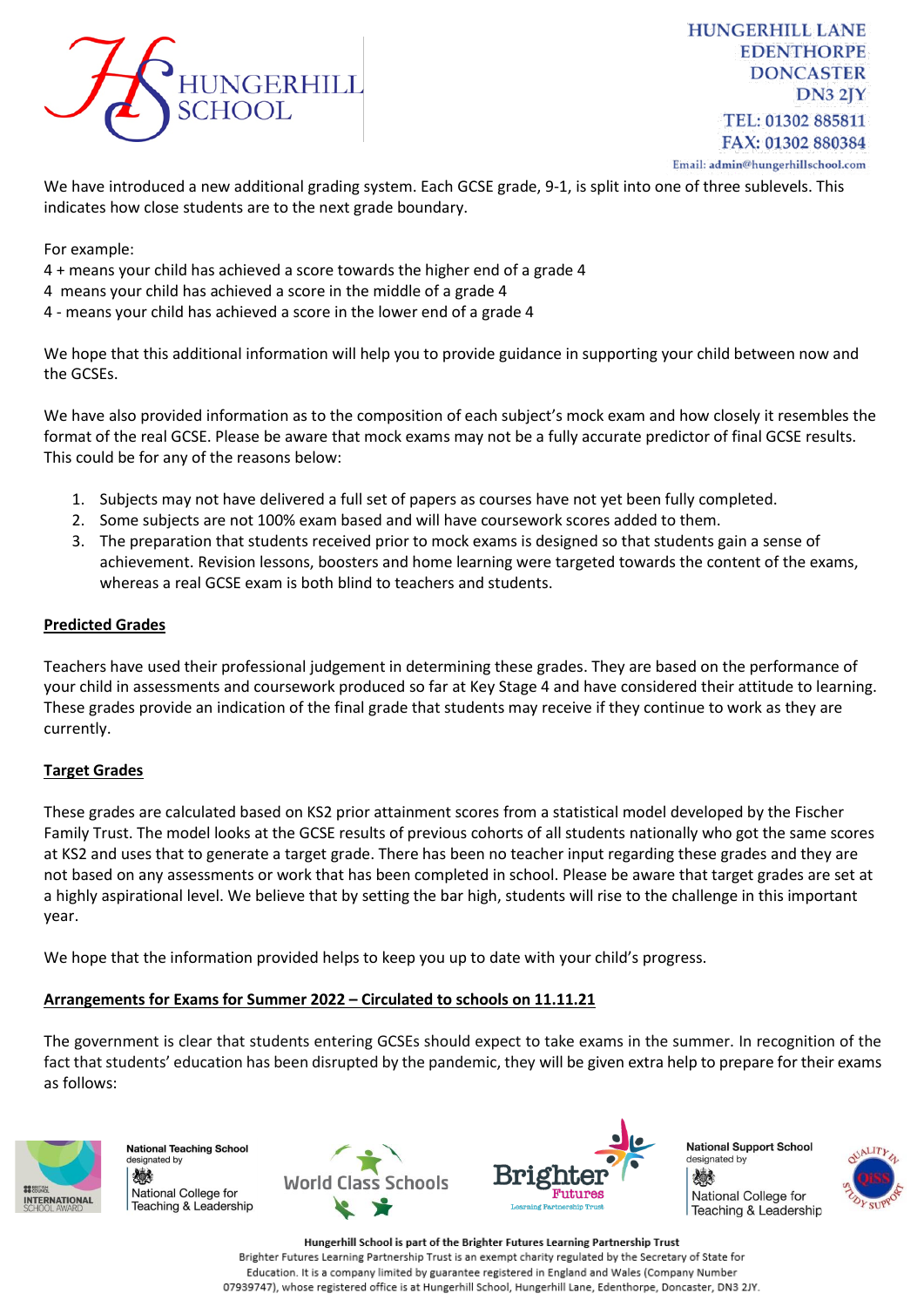

**HUNGERHILL LANE EDENTHORPE DONCASTER**  $DN32IY$ TEL: 01302 885811 FAX: 01302 880384 Email: admin@hungerhillschool.com

- students taking GCSEs in English literature, history, and geography will not need to cover the usual range of content in the exams.
- students taking GCSEs in all other subjects will be given advance information about the focus of the content of the exams to help them focus their revision.
- students taking GCSEs in mathematics will be given in their exams copies of formulae they would in other years have to memorise.
- students taking GCSE physics and combined science will be given in their exams a sheet covering all the equations they might need to apply in the exams.

This information will be published and available to schools by no later than 7<sup>th</sup> February 2022.

Ofqual has decided that [grade boundaries for summer 2022 will be set so that more students than was the case before](https://www.gov.uk/government/speeches/ofquals-approach-to-grading-exams-and-assessments-in-summer-2022-and-autumn-2021)  [the pandemic receive higher grades,](https://www.gov.uk/government/speeches/ofquals-approach-to-grading-exams-and-assessments-in-summer-2022-and-autumn-2021) providing a safety net for students in this transitionary year.

If exams have to be cancelled in summer 2022, students' grades will instead be determined by their teachers, using a Teacher Assessed Grade (TAG) approach similar to that used in summer 2021. TAGs are based on teachers' assessment of their students' work.

More information regarding exam arrangements can be found on the Department for Education website under the following: Contingency arrangements: GCSE, AS, A level, Project and AEA.

Should you have any queries regarding your child's grades, please contact the appropriate Achievement Leader via the email address below:

Key Stage 4 Mr. Parry [Parry.D@hungerhillschool.com](mailto:Parry.D@hungerhillschool.com)



**National Teaching School** designated by 燃料 National College for Teaching & Leadership





**National Support School** designated by 燃 National College for Teaching & Leadership

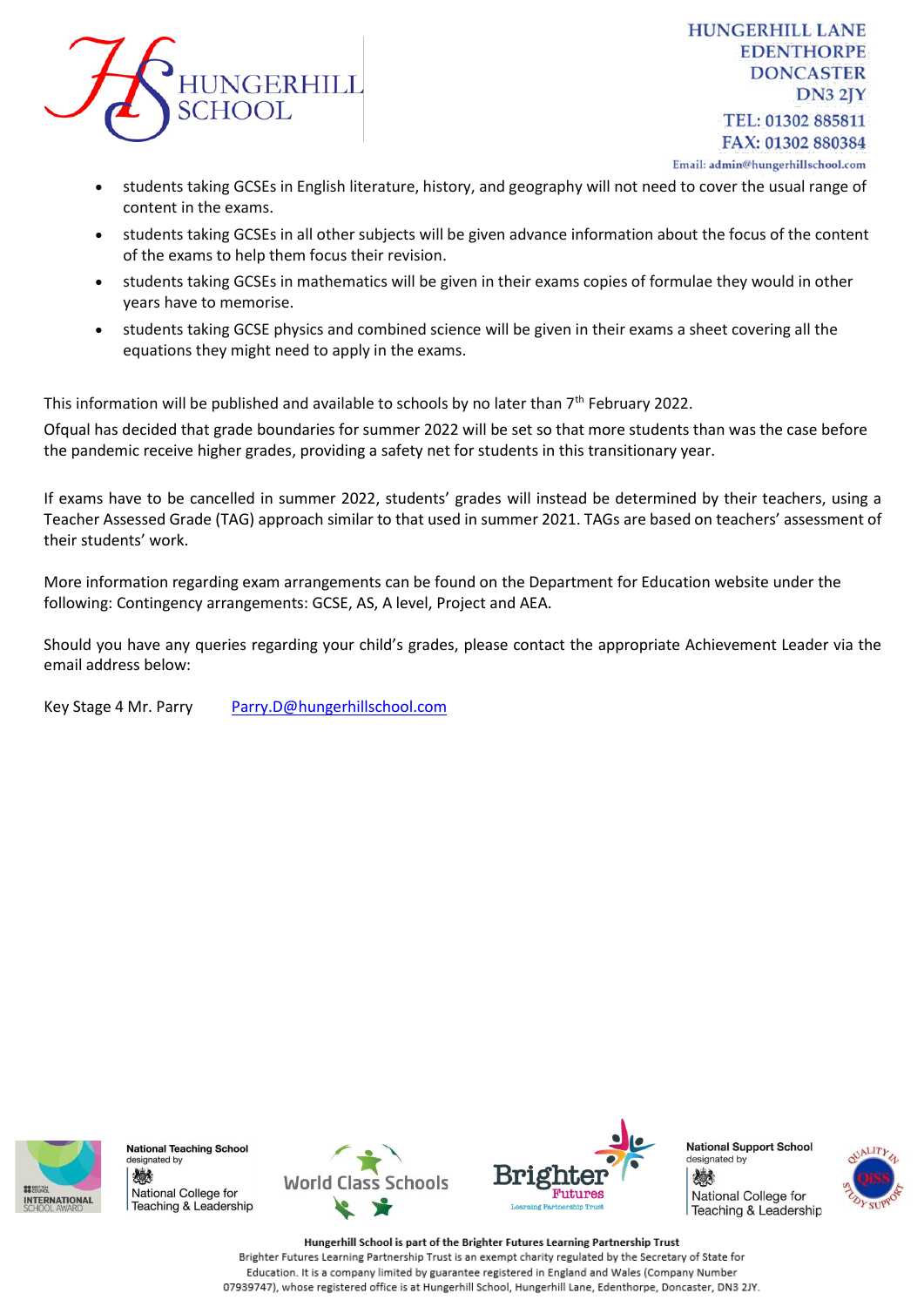

### **Year 11 November 2021 Mock Overview**

#### **Business:**

Students sat a full past paper. This contributes 25% to their final grade and is the only examined part of the course.

#### **Combined Science:**

Students sat Paper 1 for each science specialism from the GCSE Combined Science examination. These papers combined are the equivalent of 50% of a student's overall grade.

#### **Biology, Chemistry, Physics:**

Students sat Paper 1 for Biology, Chemistry and Physics from the GCSE Biology, Chemistry, and Physics examinations. Each paper is the equivalent of 50% of a student's overall grade for each science.

## **Computer Science:**

Students sat Paper 1 and 2 of the computer science examination. Each paper is the equivalent of 50% of a student's overall grade for the qualification.

#### **Engineering Design:**

Students have sat unit R105 Design briefs, design specifications and user requirements for their mock exam - this represents 25% of the qualification.

#### **English:**

Students have sat one English Language Paper for their mock exam - this represents 50% of the qualification, covering over 80% of the Assessment Objectives - using unseen papers from the exam board. Further to this, they have sat part of English Literature Paper 2, which represents 50% of their English Literature grade, but tests all of the assessment objectives. Students have now studied all of the literature set texts at least once.

#### **Food Preparation and Nutrition**

Students sat a full Food and Nutrition examination. This paper is the equivalent of 50% of a student's overall grade. A further 25% reflects practical work completed to date and the remaining 25% is a written coursework assessment.

## **French:**

Students sat the following: Paper 1 Listening, Paper 3 Reading and Paper 4 Writing. Each Paper is worth 33.3% of their overall grade. The questions were all from AQA past exam papers, but only Modules 1 to 6 were assessed as these have been taught so far.

#### **Geography**:

Students sat 2 papers. Paper 1 was 75 minutes and covered 73 of the 88 marks which included all topics on Paper 1 apart from rivers which has not been studied yet. Paper 2 was 60 minutes and covered 2 of the 3 questions focusing on urban challenges and economic world unit.



**National Teaching School** designated by 燃料 National College for Teaching & Leadership





**National Support School** designated by 燃 National College for Teaching & Leadership